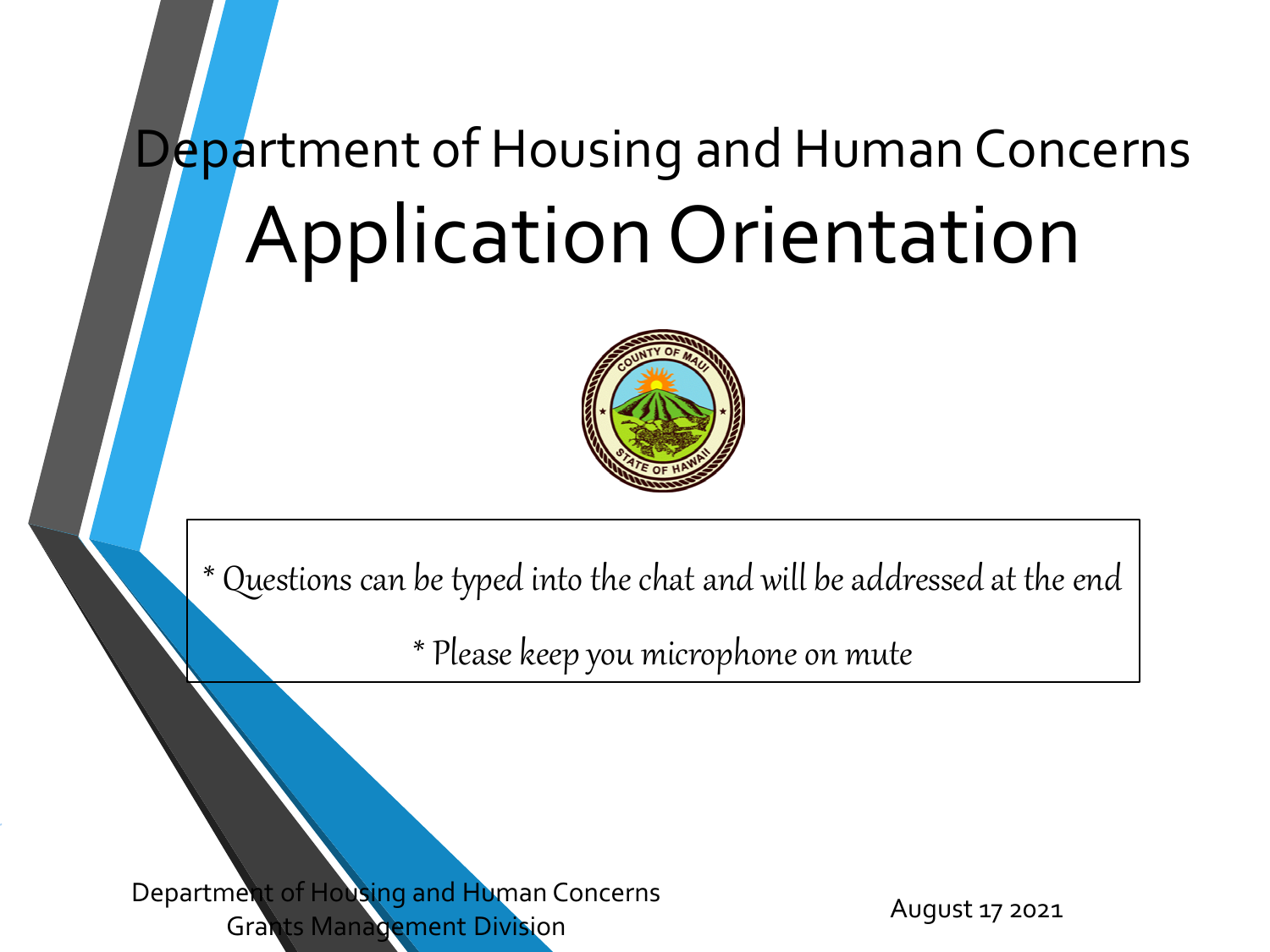## Agenda

- Fiscal Sponsor
- Overview of Invitation to Apply
- **Narrative**
- **Program Evaluation**
- **Budget**
- Supporting Documents
- **Process**
- Q&A

Please make sure to sign-in using the Chat Name & Organization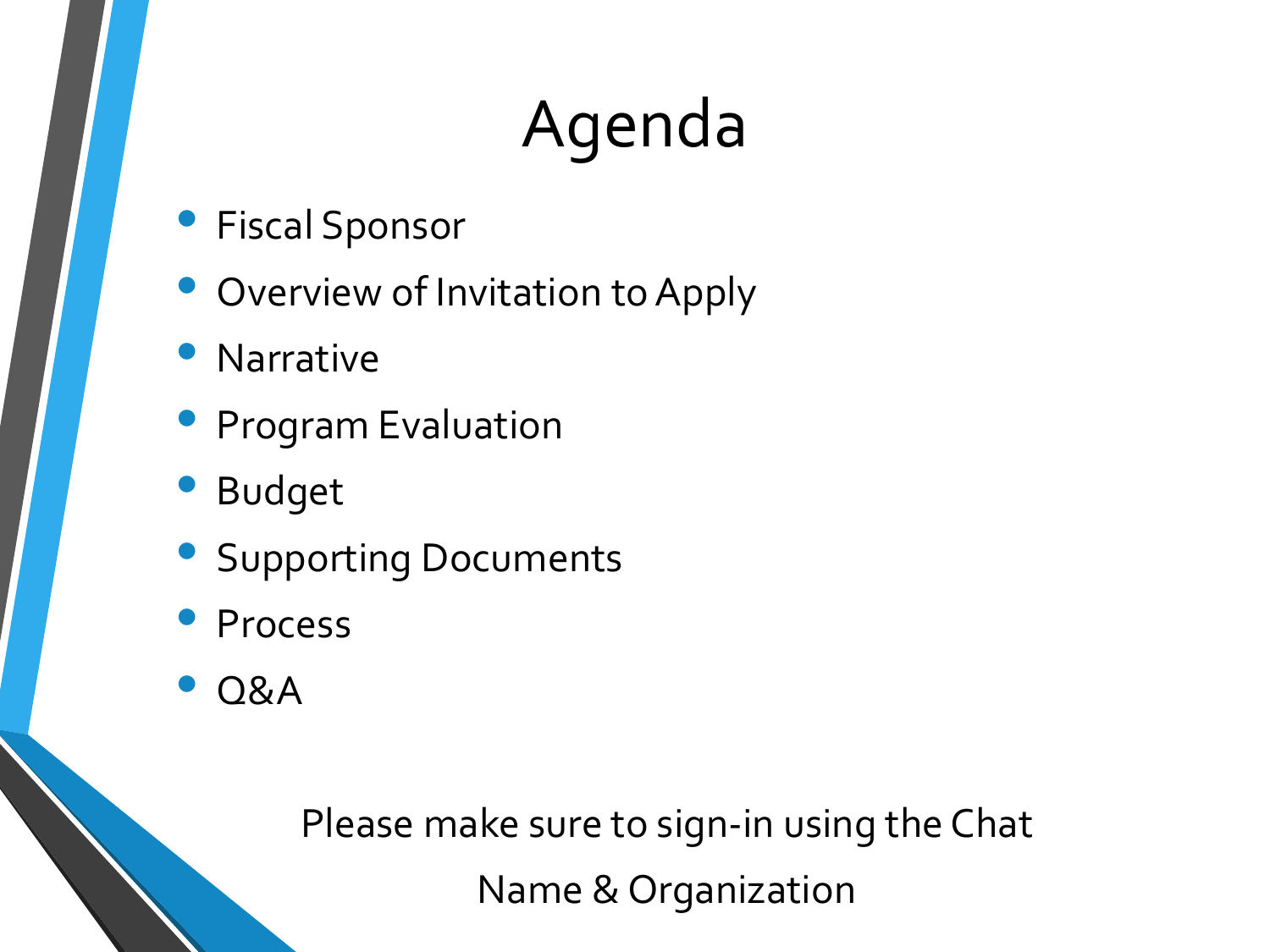## Fiscal Sponsor

- Allows for community groups, non-incorporated entities, start up non-profits to apply for DHHC grants
- The fiscal sponsor meets the application requirements
- They apply on your behalf
- The County will executed a grant agreement to the fiscal sponsor
- You need to have a written agreement with the fiscal sponsor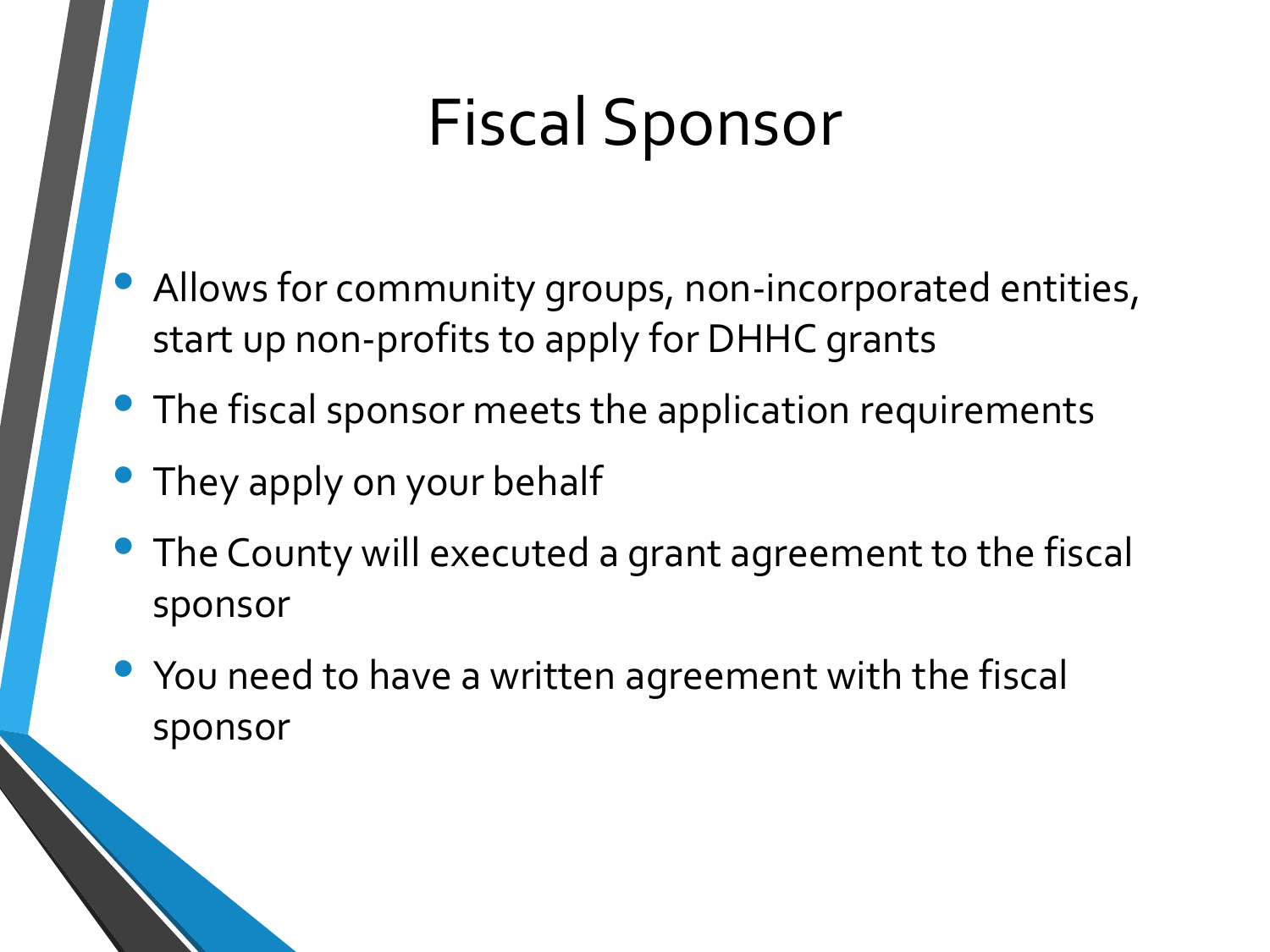### Invitation to Apply

- Meet the deadline:
	- post-mark or in person by 4:30pm on **8/31/2021**
- Application must be complete, including supporting documents and signatures
- Application Packet Overview
	- <https://www.mauicounty.gov/252/Grants-Management-Division>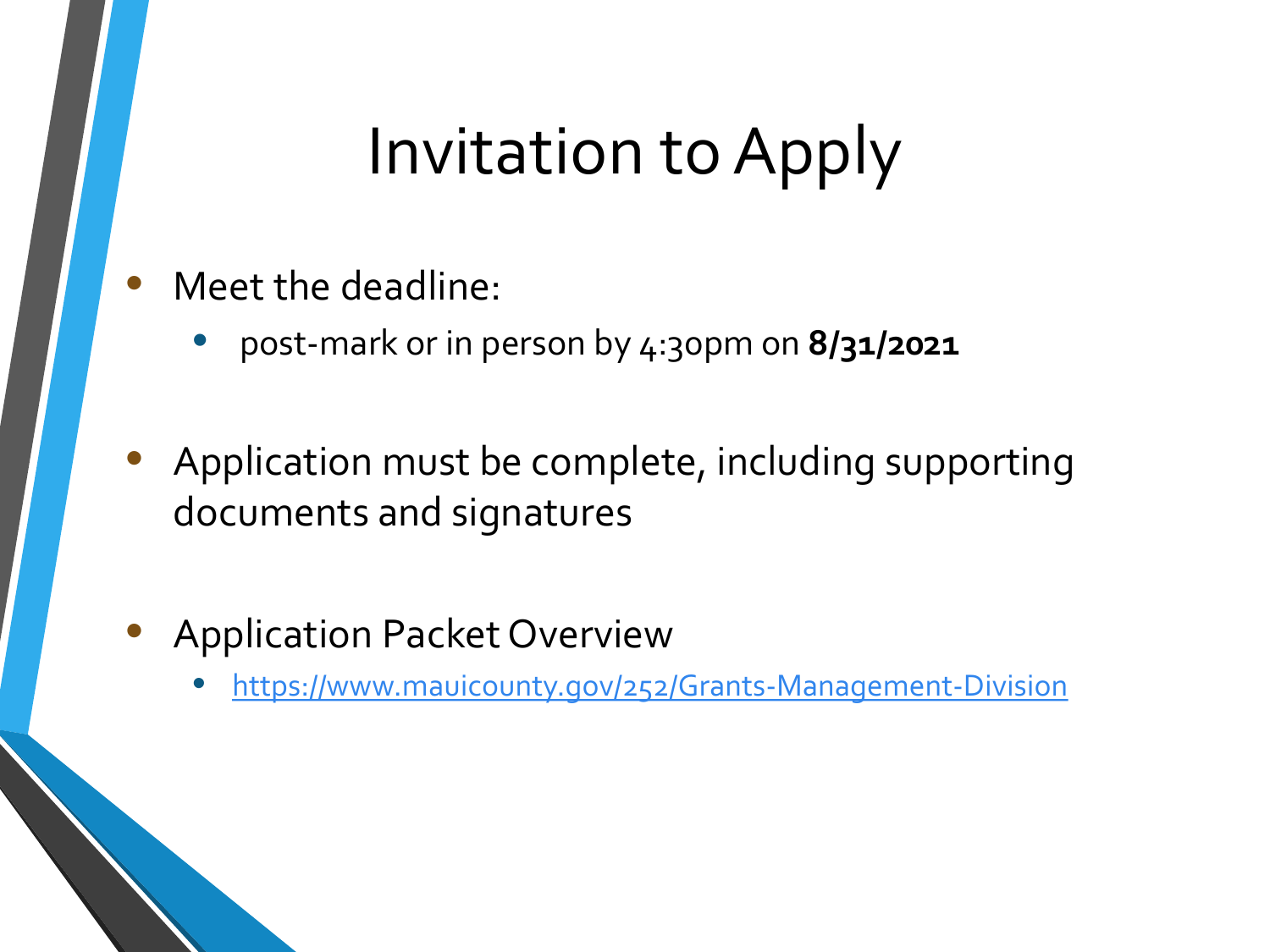### Narrative

- **Executive Summery:** A concise overview of the proposal that states the key themes of greatest interest to the funder
	- "…should provide a comprehensive synopsis of the most essential elements of the proposed program…"
- **Program Description:** How will you execute the proposed program?
	- Purpose, target population, activities, events processes
	- 5 Ws, 1 H (Who, What, Where, When, Why & How)
	- It's a descriptive narrative. Not a bullet point list. Not short answer.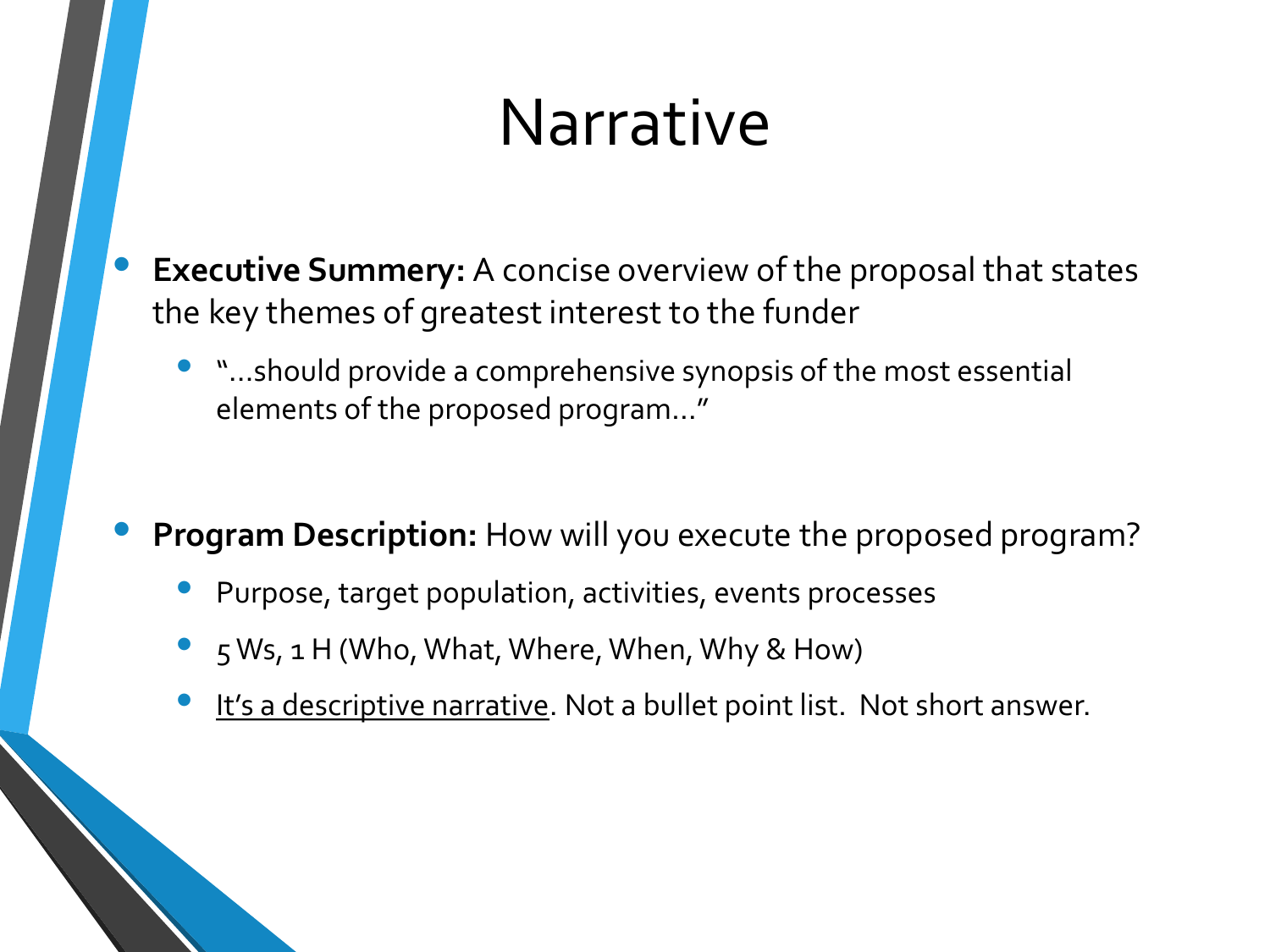### Narrative

- Base your new program proposal on **current** community and agency needs
- Use recent data, statistics and research
- Make sure your citations are correct
- Be concise and limit repetition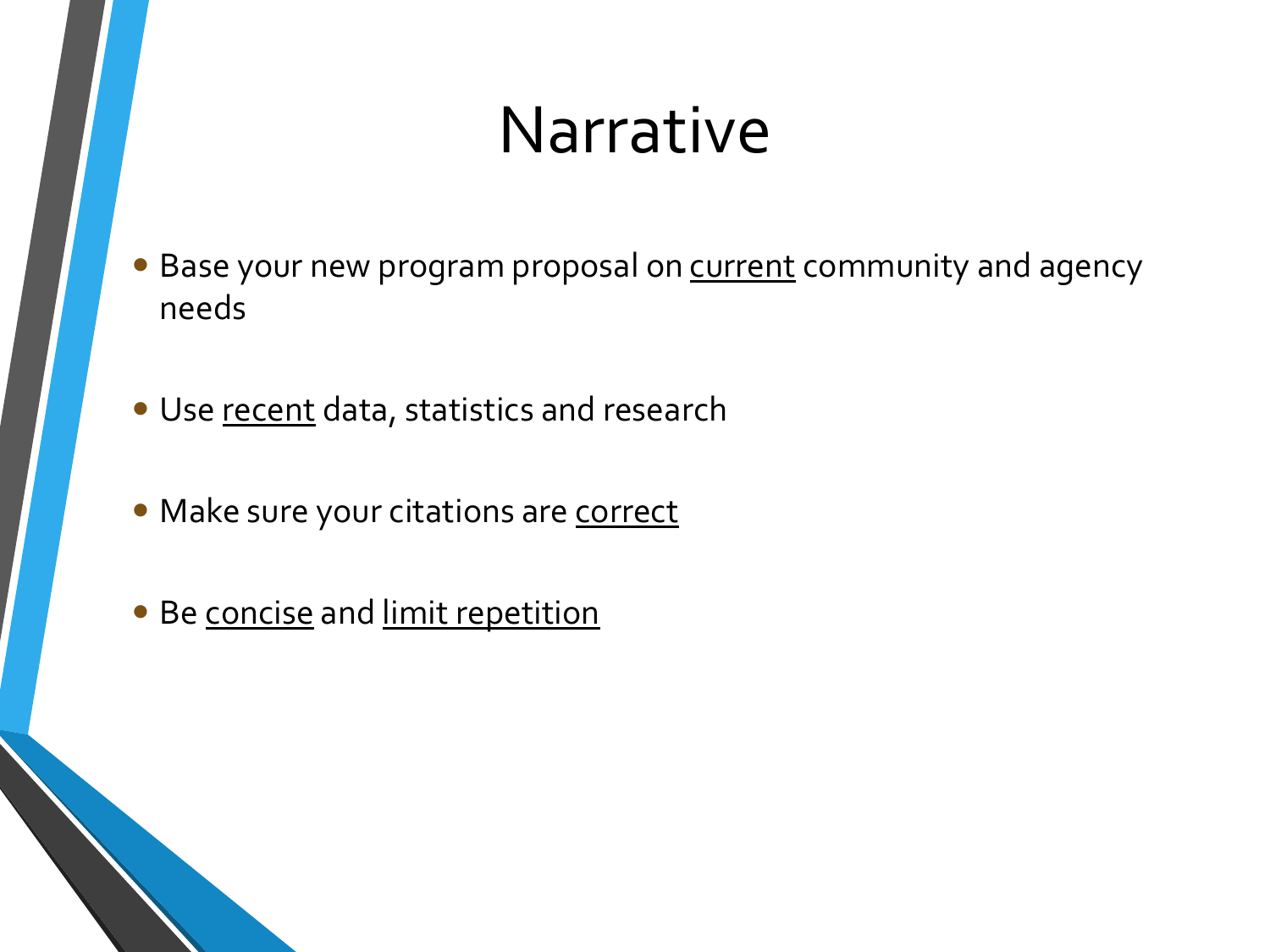### Narrative

- Be consistent across grant application sections (Executive summary, program description, evaluation table, budget)
- Use the previous feedback from GMD staff during monitoring, reporting and prior narratives
- Edit for clarity and accuracy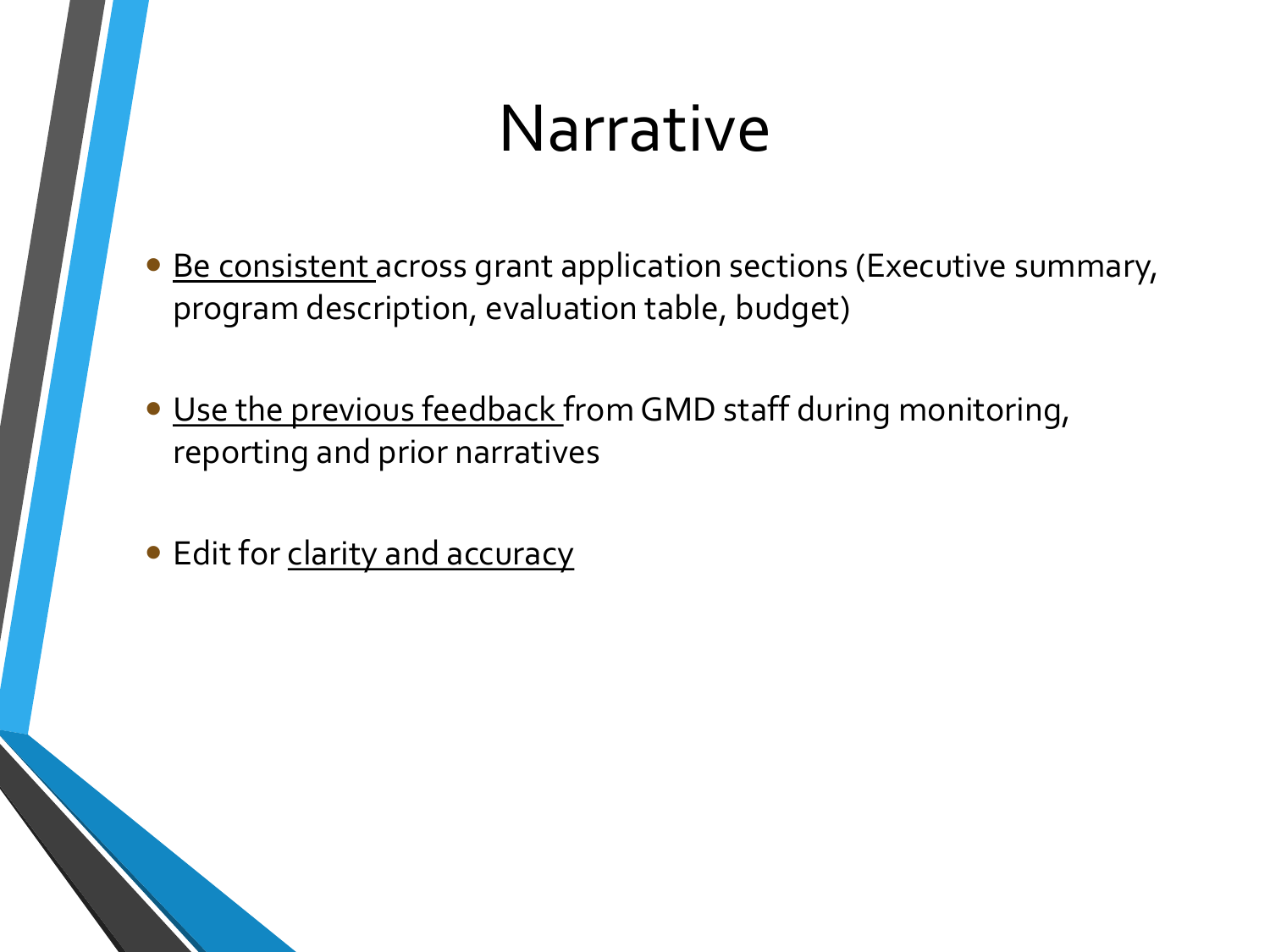## Program Evaluation

- **Outcome**The positive change or impact(s) derived by the target population as a result of the service or activity output provided.
- **Output**The specific type of services, activities, or events to be delivered in order to achieve a desired outcome.
- Meaningful Effective Outcomes
	- Emphasis on outcomes based program with supporting outputs
	- What impact is your program having on the community
- Use your data to inform your new outcomes
	- Don't over estimate, don't under estimate … use your data
	- Useful references for SMART outcomes
		- <https://www.samhsa.gov/sites/default/files/nc-smart-goals-fact-sheet.pdf>
		- <https://www.cdc.gov/healthyyouth/evaluation/pdf/brief3b.pdf>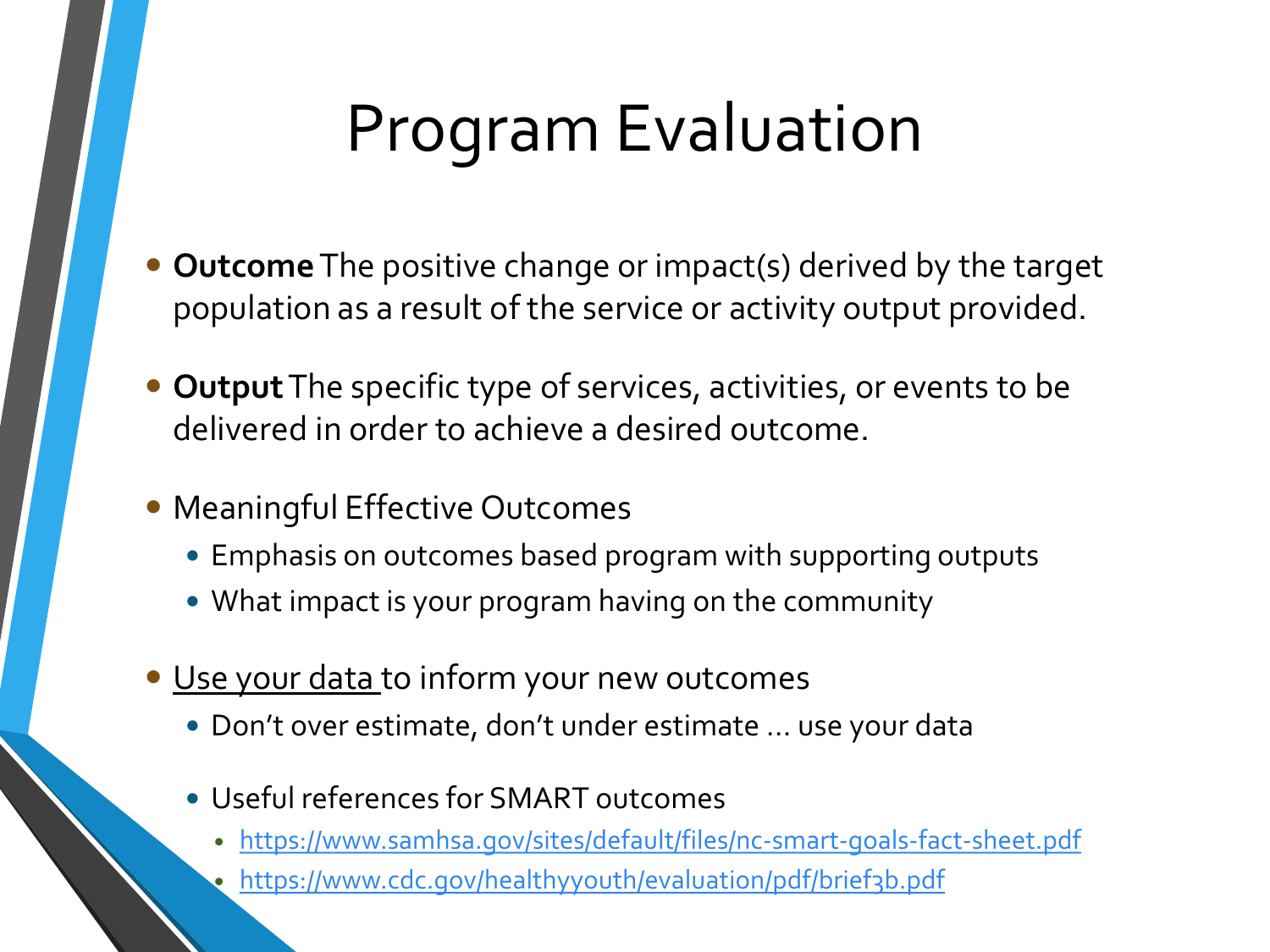## Budget

- Revised budget forms reduce pages and streamline information
- Submit **two (2) full sets** of budget tables
	- **FY2023**
	- **FY2024**
- The budget needs to align with the narrative
- Be detailed with budget justification
- Accurate math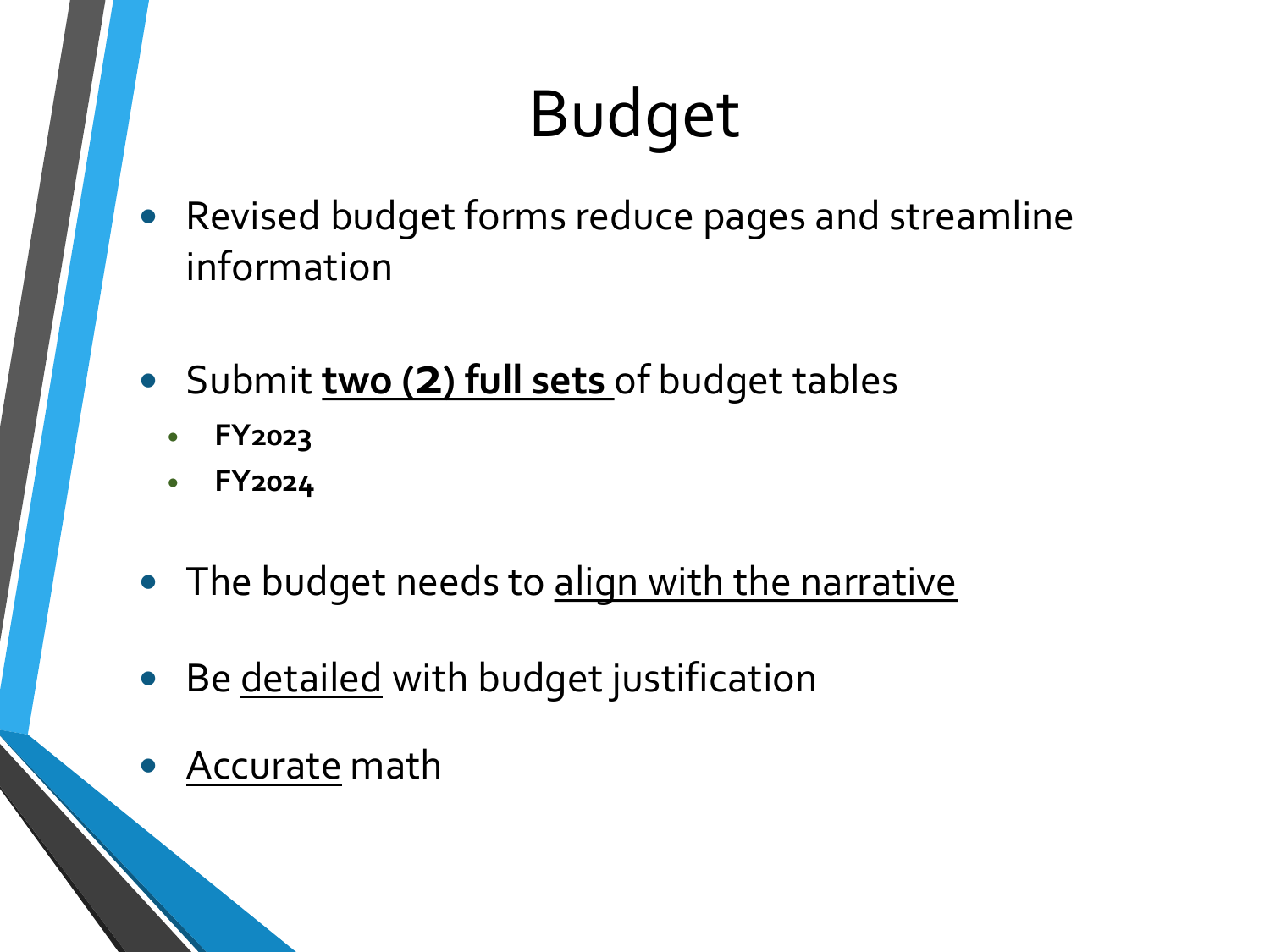# Budget

- Personnel on program (be accurate)
	- Salary
	- % of time on program
	- % charged to the County
- **Administrative Budget** 
	- 12% of total request/award
	- Be detailed (describe what is included in general admin)
- Other Resources: Funds from other sources that support the program described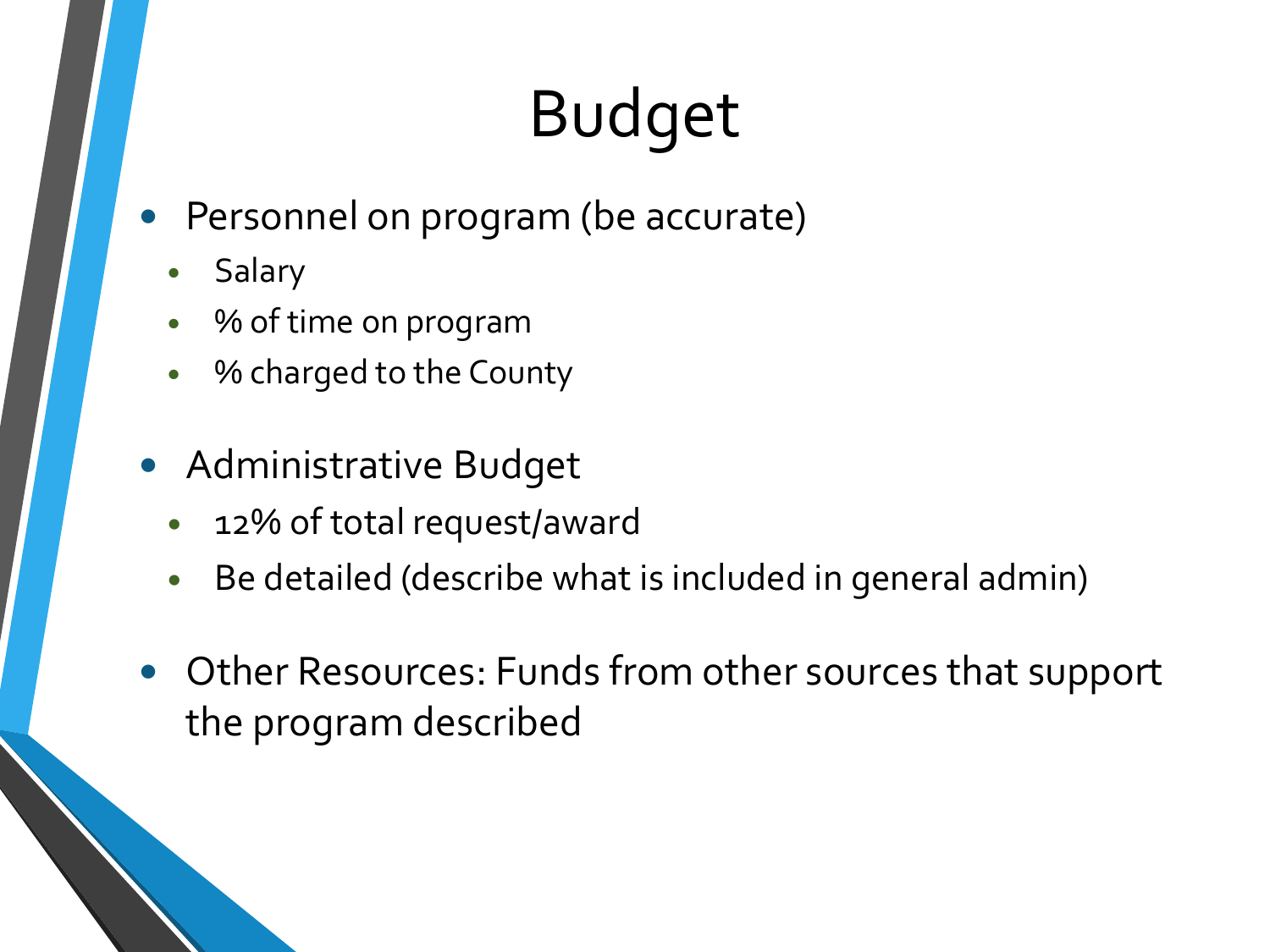#### Supporting Documents

#### Current

• Confirm that the certified vendor compliance, board roster, certificate of liability insurance, etc. is all current

#### Correct

Check for accuracy and that the correct financials are included

#### Complete

- Confirm all required supporting documents are included
- Check that everything is signed and dated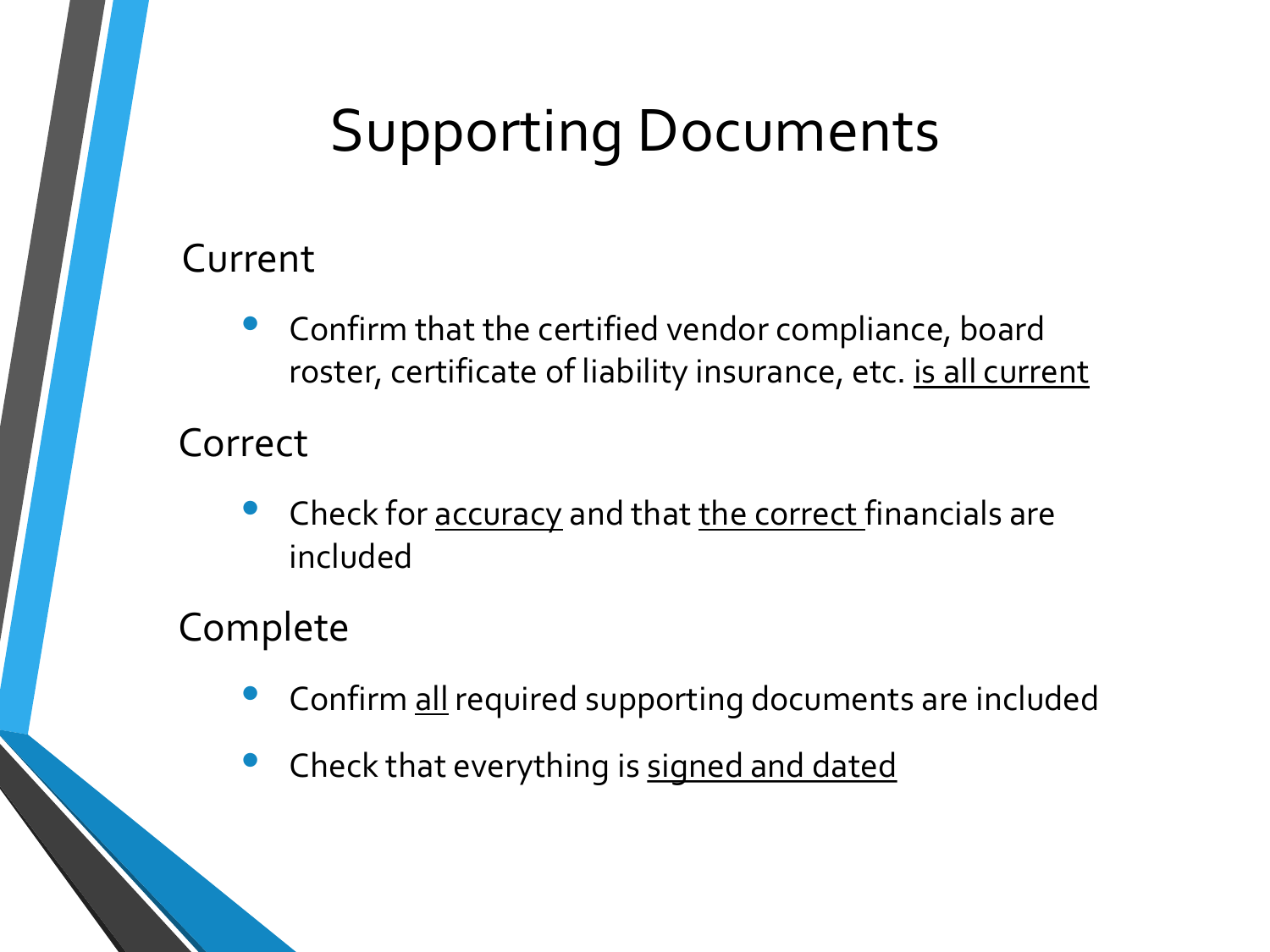## Final Points

- Read all instructions
- Address all of the required points/items
- Proof read
- Don't wait to the last minute
- Be real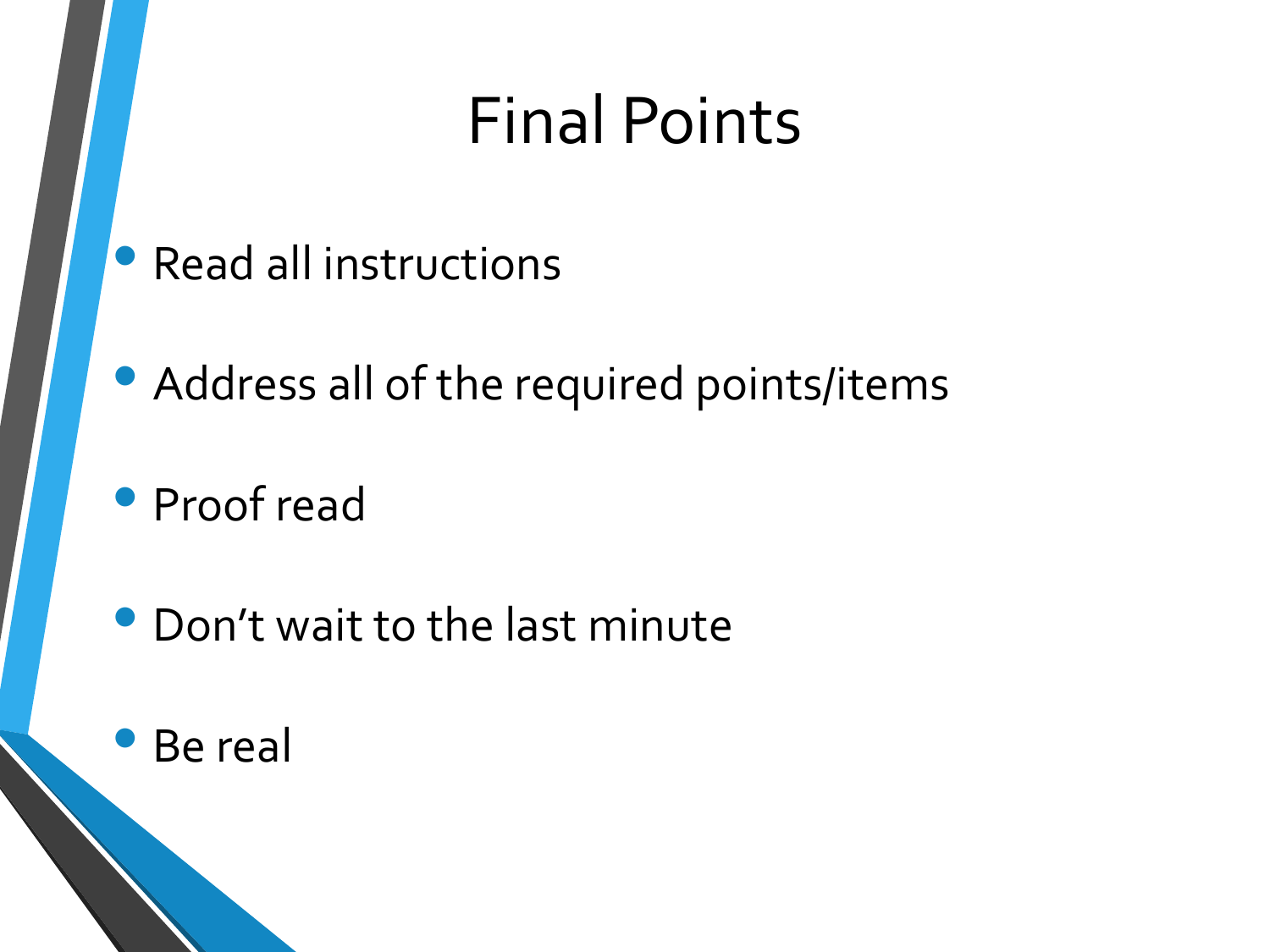### Process

| <b>August 31, 2021</b><br>4:30 PM     | <b>DEADLINE: Applications to GMD</b><br>• GMD to send acknowledgement of receipt of application                                                             |
|---------------------------------------|-------------------------------------------------------------------------------------------------------------------------------------------------------------|
| 1 <sup>st</sup> week of April<br>2022 | <b>Award/Reject Letter</b><br>• Grant is/is not included in Mayor's Proposed Budget<br>• Attached to letter will be a Technical Review of grant application |
| April 2022                            | Grantee is to respond/incorporate Technical Review feedback<br>• Work it out with your grant specialist                                                     |
| $1st$ week of May<br>2022             | Initiate agreement execution process<br>• All revisions need to be completed before routing begins                                                          |
| <b>June 2022</b>                      | Budget ordinance process completed by County Council and Mayor                                                                                              |
| <b>July 2022</b>                      | Complete grant agreement execution                                                                                                                          |
| September 30,<br>2022                 | DEADLINE: Last day to route grants<br>Met all DHHC requirement<br>$\bullet$                                                                                 |